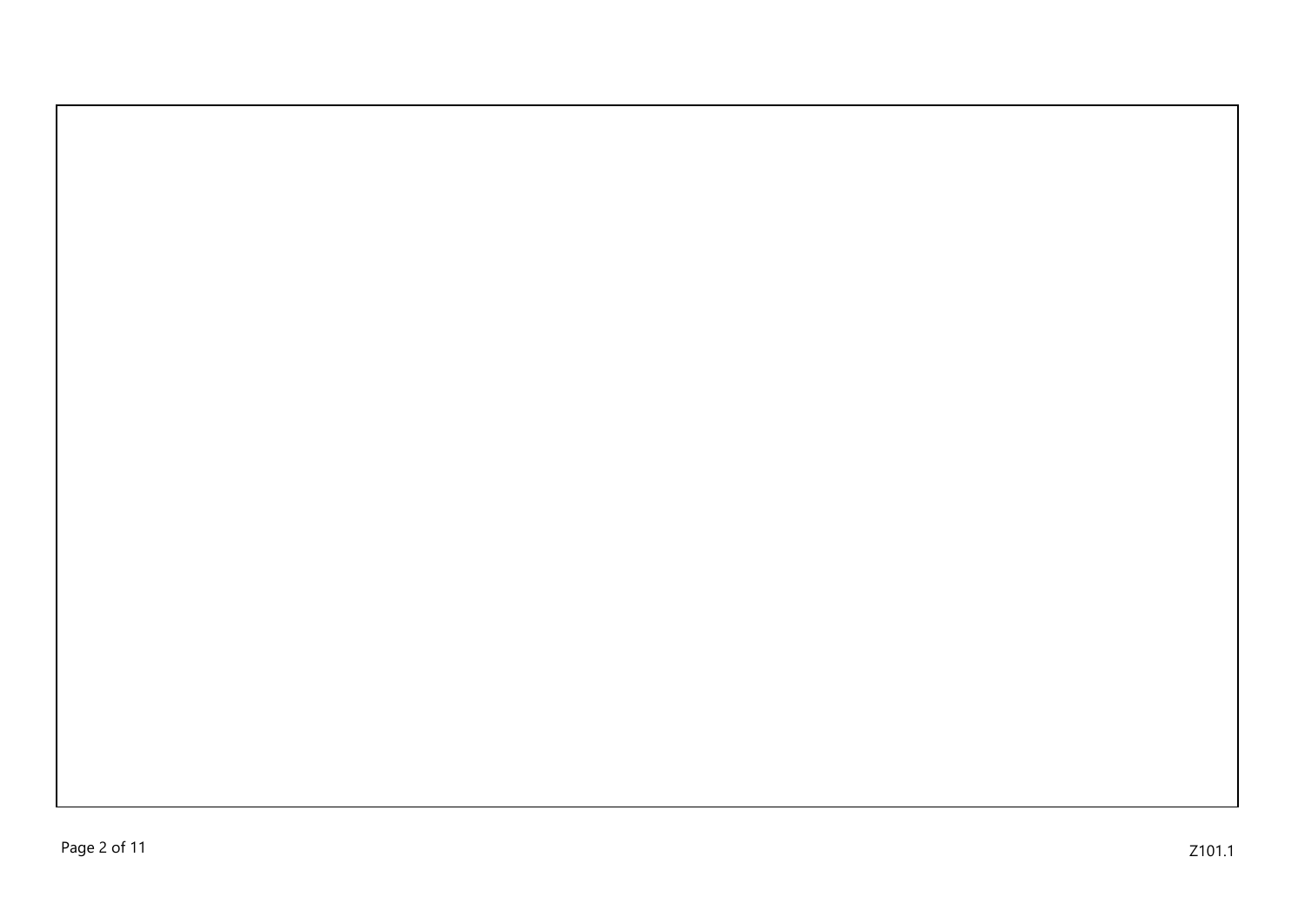| #              | Island                 | House Name           | Name            | Sex       | <b>National ID</b> | ، ه ، ره<br>د ، برگ               | ىئرىتر                                                                  |
|----------------|------------------------|----------------------|-----------------|-----------|--------------------|-----------------------------------|-------------------------------------------------------------------------|
|                | AA. Feridhoo           |                      |                 |           |                    |                                   |                                                                         |
|                | AA. Feridhoo           | Fehige               | Ali Shukoor     | ${\sf M}$ | A279980            | ڈربز                              | أەسم يودد د                                                             |
|                | ADh. Hangnaameedhoo    |                      |                 |           |                    |                                   |                                                                         |
| $\overline{2}$ | ADh.<br>Hangnaameedhoo | Hirinalage           | Mohamed Zahid   | M         | A028965            | لرىرىترىدە                        | כממכנה המי                                                              |
|                | GA. Kolamaafushi       |                      |                 |           |                    |                                   |                                                                         |
| 3              | GA. Kolamaafushi       | Jazlaan              | Ahmed Jailam    | M         | A301328            | ئے بچ بچر نگر                     | برەر ئەرىخ                                                              |
|                | Gn. Fuvahmulah         |                      |                 |           |                    |                                   |                                                                         |
| Ι4             | Gn. Fuvahmulah         | Dhadimagu. Dhoroishi | Ali Waseem      | ${\sf M}$ | A003649            | <br>  تدويري قد تدريبر            | أەيمنى ئەسىرد                                                           |
|                | HA. Filladhoo          |                      |                 |           |                    |                                   |                                                                         |
| $\overline{5}$ | HA. Filladhoo          | Taataage             | Ahmed Sodig     | ${\sf M}$ | A120909            | چ چ ی<br>  ج چ ی                  | ره رو شوره<br>مربروتر سیکوری                                            |
|                | HDh. Kumundhoo         |                      |                 |           |                    |                                   |                                                                         |
| 6              | HDh. Kumundhoo         | Huvadhumaage         | Aroofa Ahmed    | F         | A230528            | و ر و » ،<br>ره ترو د             | ני מיני ביירי<br>היינג' הגיביה                                          |
| S. Feydhoo     |                        |                      |                 |           |                    |                                   |                                                                         |
|                | S. Feydhoo             | Aahiyaa              | Mohamed Waheed  | M         | A027561            | رمبر پر                           | ورکاری کاروگر<br>درگاری کاروگر<br>امام ایرکاروگر                        |
| 8              | S. Feydhoo             | Asrafeege            | Ali Rasheed     | M         | A096375            | ر ص <sub>ى</sub> رىي<br>مەسىرىي ئ |                                                                         |
|                | S. Hulhudhoo           |                      |                 |           |                    |                                   |                                                                         |
| 9              | S. Hulhudhoo           | Sunny Lodge          | Ahmed Arif      | M         | A014852            | ڪ سرچر <sup>ي</sup><br>پ          | دەر د ئەبرو                                                             |
|                | S. Maradhoo            |                      |                 |           |                    |                                   |                                                                         |
| $ 10\rangle$   | S. Maradhoo            | Dhooni               | Ahmed Laheef    | M         | A287660            | لقرسر                             | پرورو شهرو                                                              |
| S. Meedhoo     |                        |                      |                 |           |                    |                                   |                                                                         |
| 11             | S. Meedhoo             | Abharee Vaadhee      | Ahmed Nizam     | ${\sf M}$ | A055854            | رە ئەبرۇر.<br>مەسىر               | پروتر سرگو                                                              |
| 12             | S. Meedhoo             | Anoanaage            | Hassan Didi     | M         | A014279            | ر ۾ ءِ ۽<br>مرس                   |                                                                         |
| 13             | S. Meedhoo             | Frenzy               | Abdulla Shafeez | M         | A013748            | ه ، ه ه<br>از مرس                 | بركشورير<br>برگشتان الله الموسي<br>برگارگان برگرگري<br>برگارگان برگرگري |
| 14             | S. Meedhoo             | Green Vaadhee        | Abdulla Ilham   | M         | A144657            | دىمە يىر چە يې                    |                                                                         |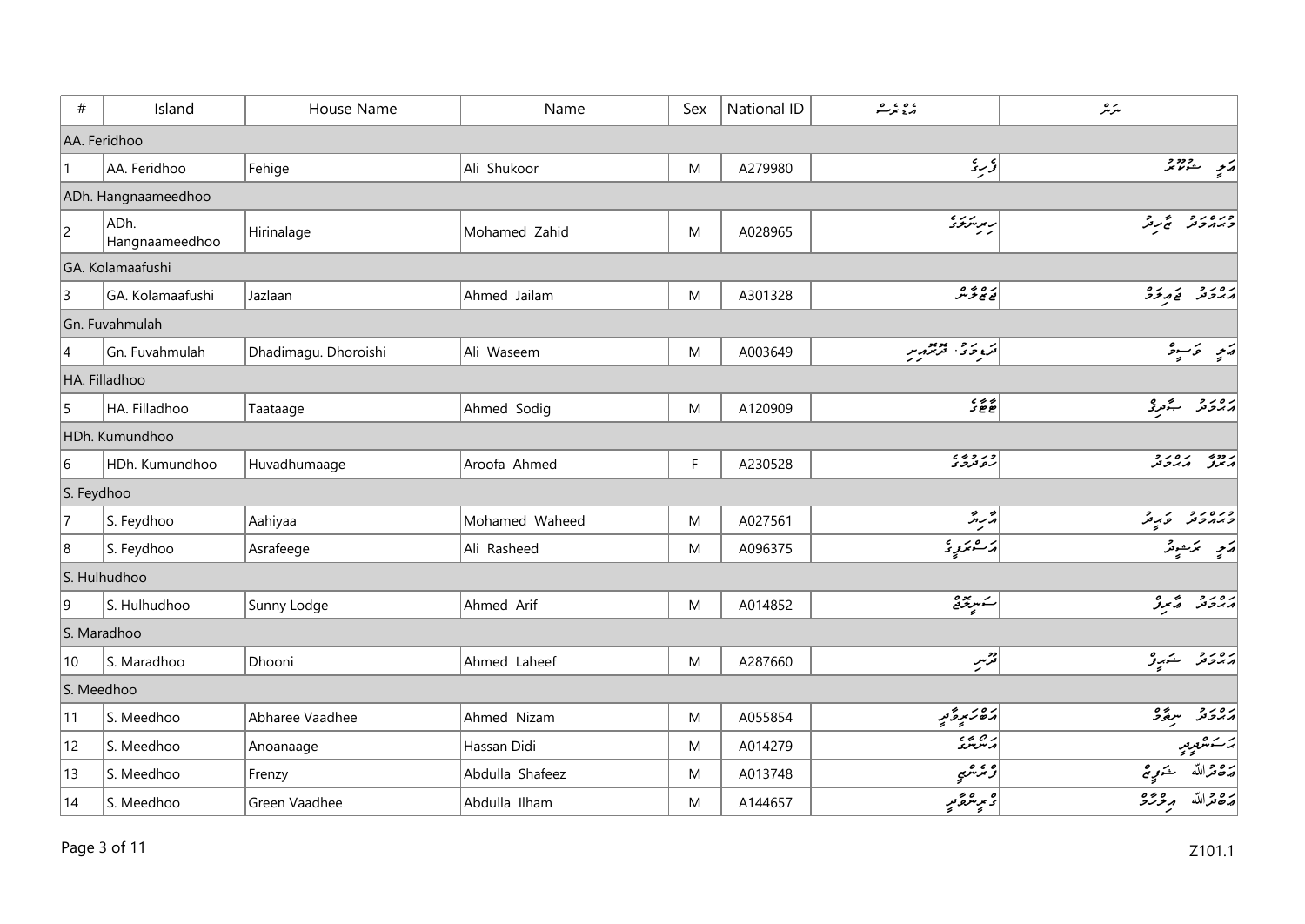| 1.4F           | . Meedhoo  | i Hadhuvarumatheege | Abdul Samad   | М | A013479 | رور ور د<br>  رتره برو مو د | ر ٥ ٥ ٥ ٥ ر د و<br>پرەنزور سوترنر             |
|----------------|------------|---------------------|---------------|---|---------|-----------------------------|-----------------------------------------------|
| 16             | Meedhoo    | -uxleenu            | Abdulla Afzal | М | A086644 | ا ره ه<br>ىو بە سىدىرىس     | صقرالله<br>$\circ$ , $\circ$ ,<br>سندو<br>مرو |
| $\overline{a}$ | د، Meedhoo | One Rose            | Ali Didi      | M | A324952 | ئەندىر م                    | بر و در<br>1.11                               |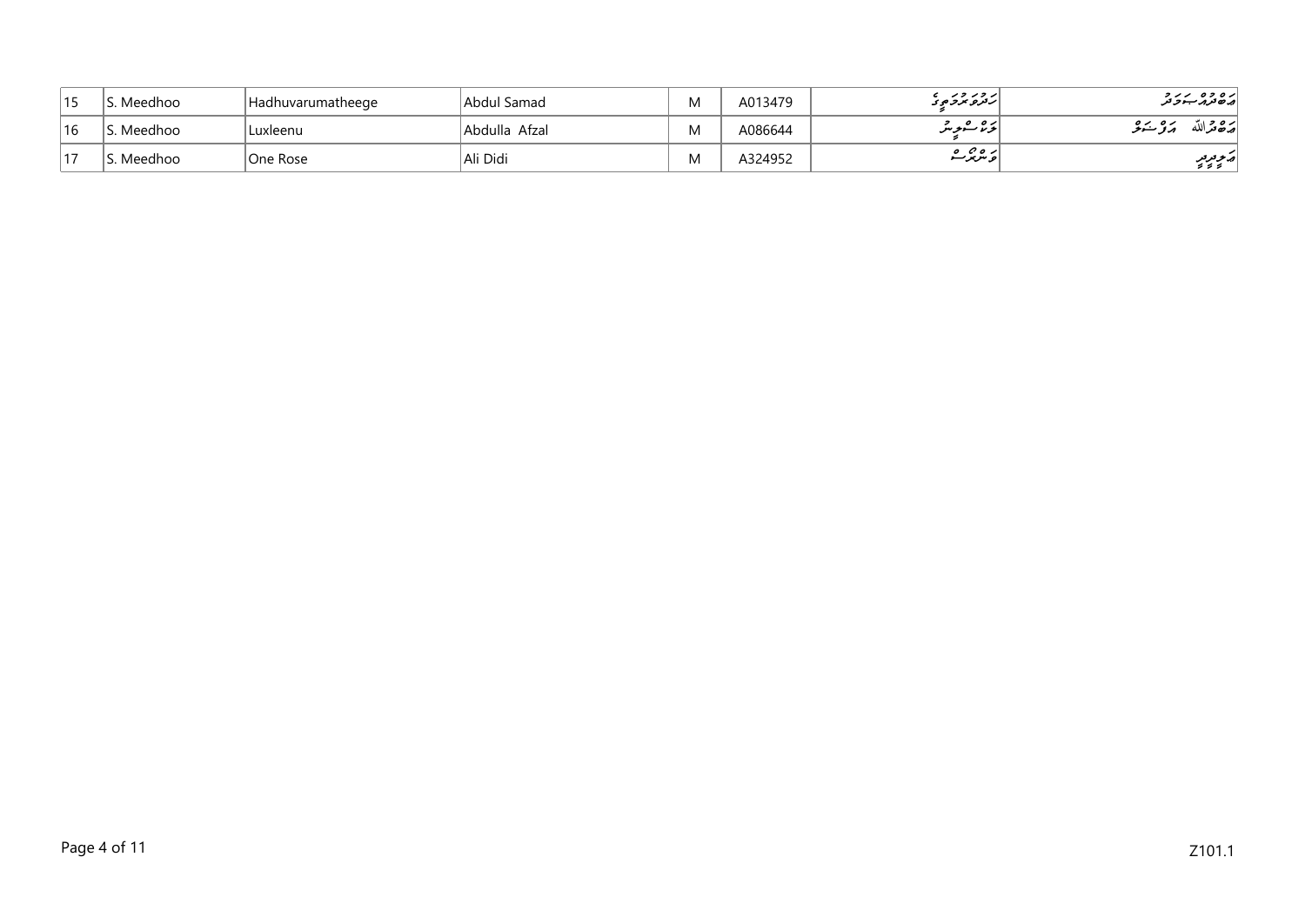## *w7qAn8m?sCw7mRo>u;wEw7mRw;sBo<*

| ايئرمين | $\overline{\phantom{a}}$ | ىر تە |
|---------|--------------------------|-------|
|         |                          |       |
|         |                          |       |
|         |                          |       |

## w*99907 c99u 02 y990 c9000*<br>מית 29 gam=y*7gram*<br>ק

| بر ه | ىر مىر |  |
|------|--------|--|
|      |        |  |
|      |        |  |
|      |        |  |

| $\frac{2}{n}$ | $\overline{\phantom{a}}$ | اير هنه. | $\mathcal{O} \times$<br>سرسر |
|---------------|--------------------------|----------|------------------------------|
|               |                          |          |                              |
|               |                          |          |                              |
|               |                          |          |                              |

| ' ئىرتىر: | سر سر |  |
|-----------|-------|--|
|           |       |  |
|           |       |  |
|           |       |  |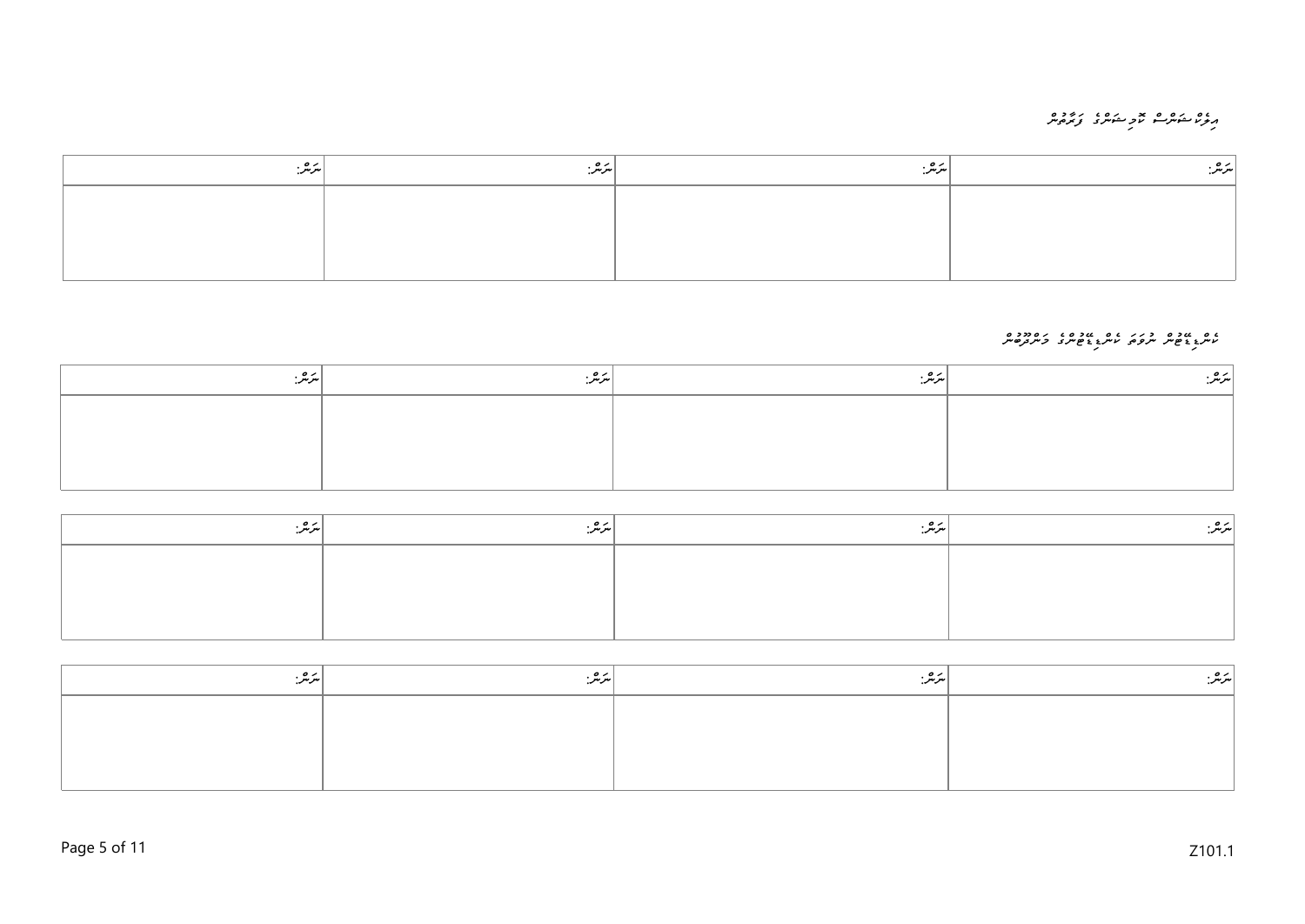| يزهر | $\mathcal{\mathcal{L}}$ | ىئرىتر: |  |
|------|-------------------------|---------|--|
|      |                         |         |  |
|      |                         |         |  |
|      |                         |         |  |

| <sup>.</sup> سرسر. |  |
|--------------------|--|
|                    |  |
|                    |  |
|                    |  |

| ىئرىتر. | $\sim$ | ا بر هه. | لىرىش |
|---------|--------|----------|-------|
|         |        |          |       |
|         |        |          |       |
|         |        |          |       |

| $\overline{\phantom{a}}$<br>سرس | ر ه<br>,,, | . . | 。<br>سرس. |
|---------------------------------|------------|-----|-----------|
|                                 |            |     |           |
|                                 |            |     |           |
|                                 |            |     |           |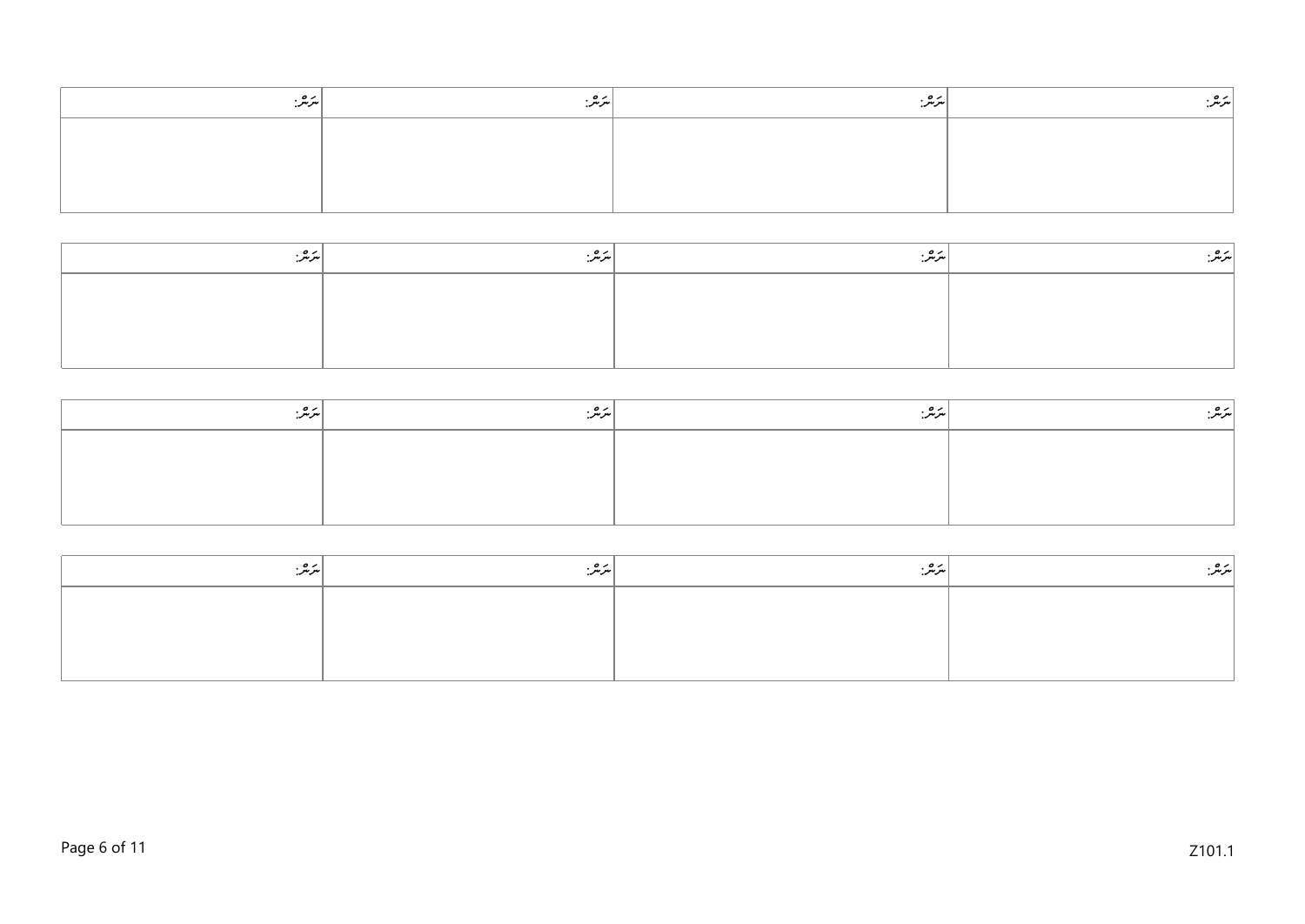| ير هو . | $\overline{\phantom{a}}$ | يرمر | اير هنه. |
|---------|--------------------------|------|----------|
|         |                          |      |          |
|         |                          |      |          |
|         |                          |      |          |

| ىبرىر. | $\sim$<br>ا سرسر . | يئرمثر | o . |
|--------|--------------------|--------|-----|
|        |                    |        |     |
|        |                    |        |     |
|        |                    |        |     |

| نتزيتر به | 。 | 。<br>سرسر. | o <i>~</i> |
|-----------|---|------------|------------|
|           |   |            |            |
|           |   |            |            |
|           |   |            |            |

|  | . ه |
|--|-----|
|  |     |
|  |     |
|  |     |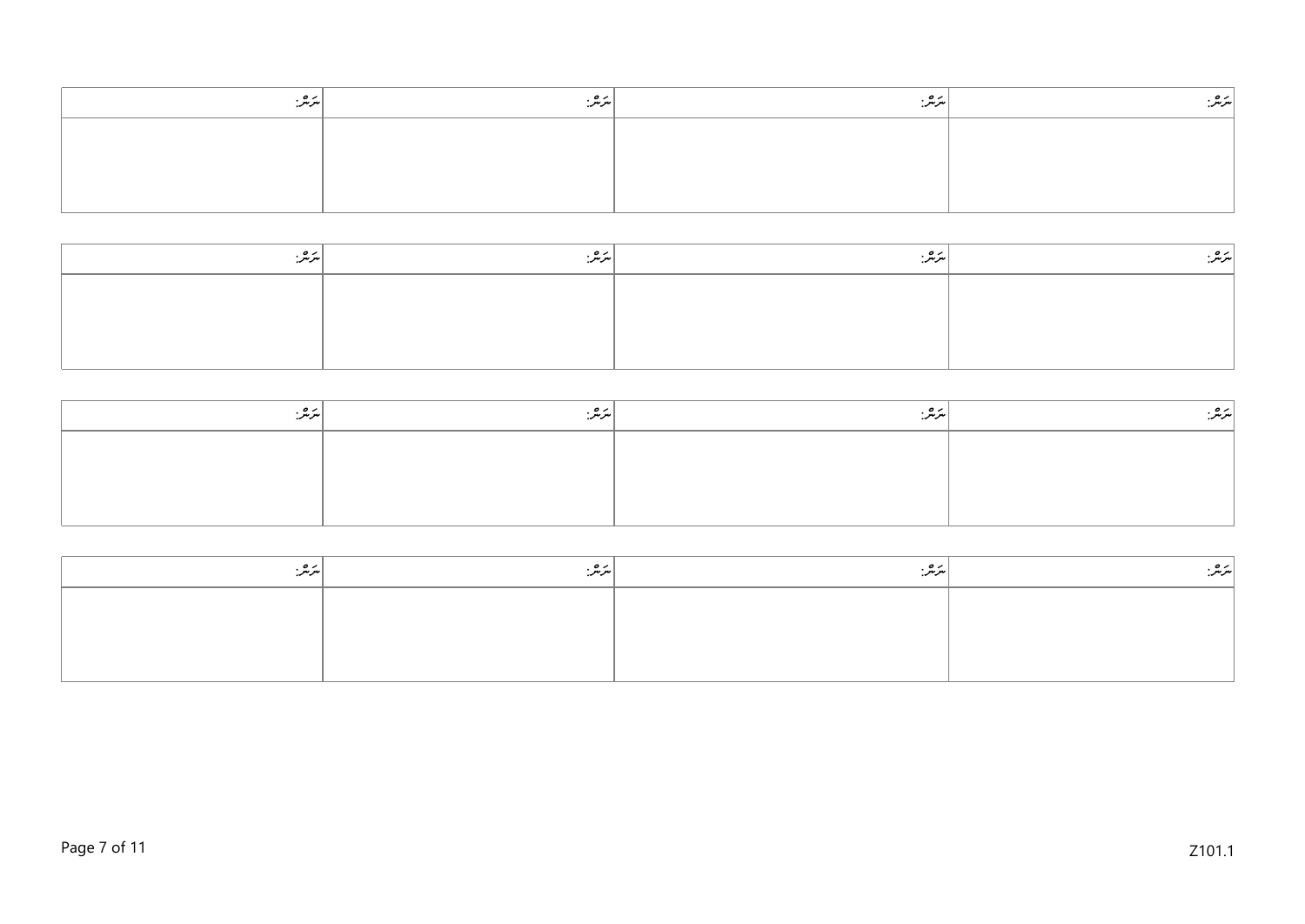| ير هو . | $\overline{\phantom{a}}$ | يرمر | اير هنه. |
|---------|--------------------------|------|----------|
|         |                          |      |          |
|         |                          |      |          |
|         |                          |      |          |

| ىر تىر: | $\circ$ $\sim$<br>" سرسر . | يبرحه | o . |
|---------|----------------------------|-------|-----|
|         |                            |       |     |
|         |                            |       |     |
|         |                            |       |     |

| 'تترنثر: | 。<br>,,,, |  |
|----------|-----------|--|
|          |           |  |
|          |           |  |
|          |           |  |

|  | . ه |
|--|-----|
|  |     |
|  |     |
|  |     |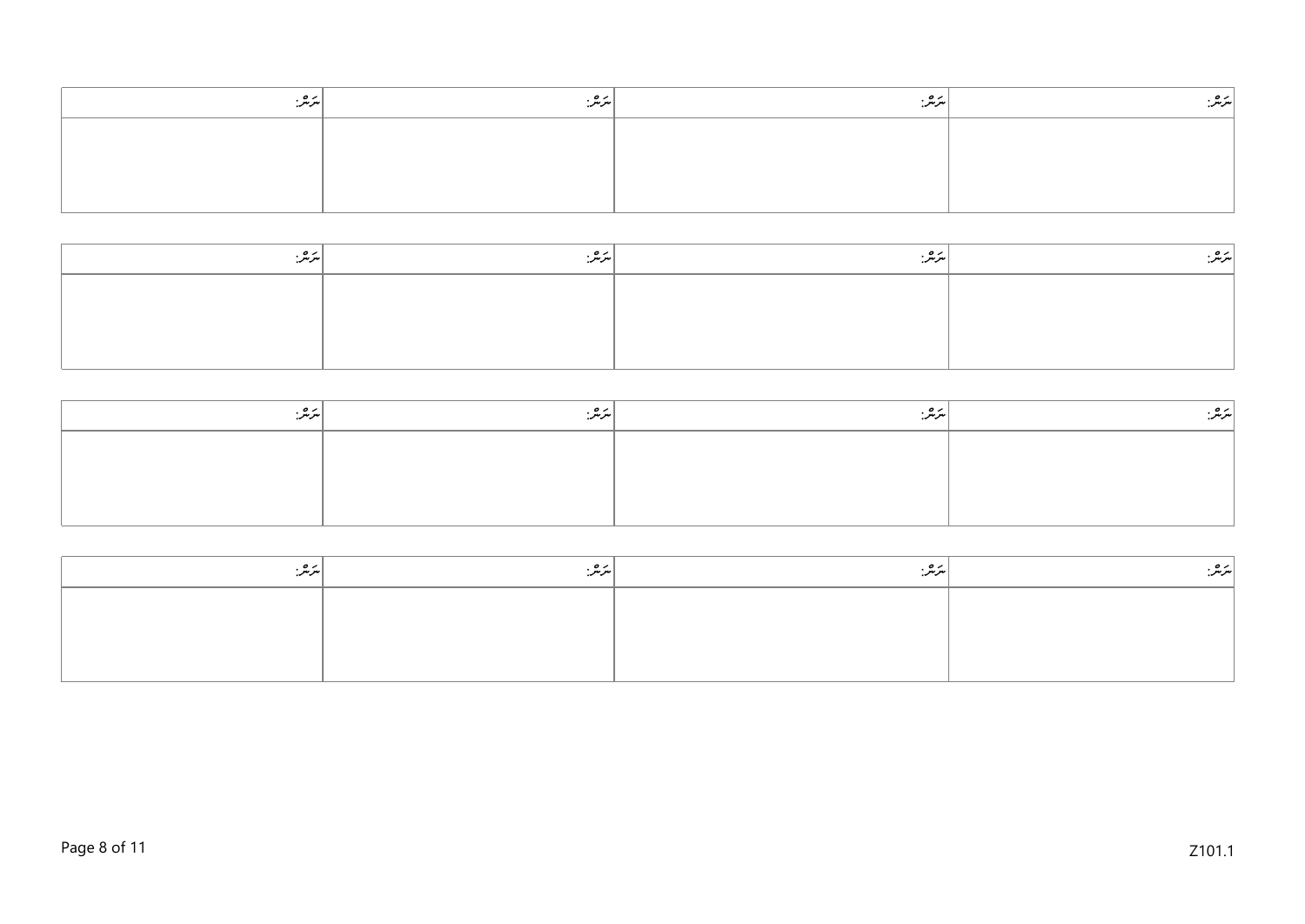| $\cdot$ | 。 | $\frac{\circ}{\cdot}$ | $\sim$<br>سرسر |
|---------|---|-----------------------|----------------|
|         |   |                       |                |
|         |   |                       |                |
|         |   |                       |                |

| ايرعر: | ر ه<br>. . |  |
|--------|------------|--|
|        |            |  |
|        |            |  |
|        |            |  |

| بر ه | 。 | $\sim$<br>َ سومس. |  |
|------|---|-------------------|--|
|      |   |                   |  |
|      |   |                   |  |
|      |   |                   |  |

| 。<br>. س | ىرىىر |  |
|----------|-------|--|
|          |       |  |
|          |       |  |
|          |       |  |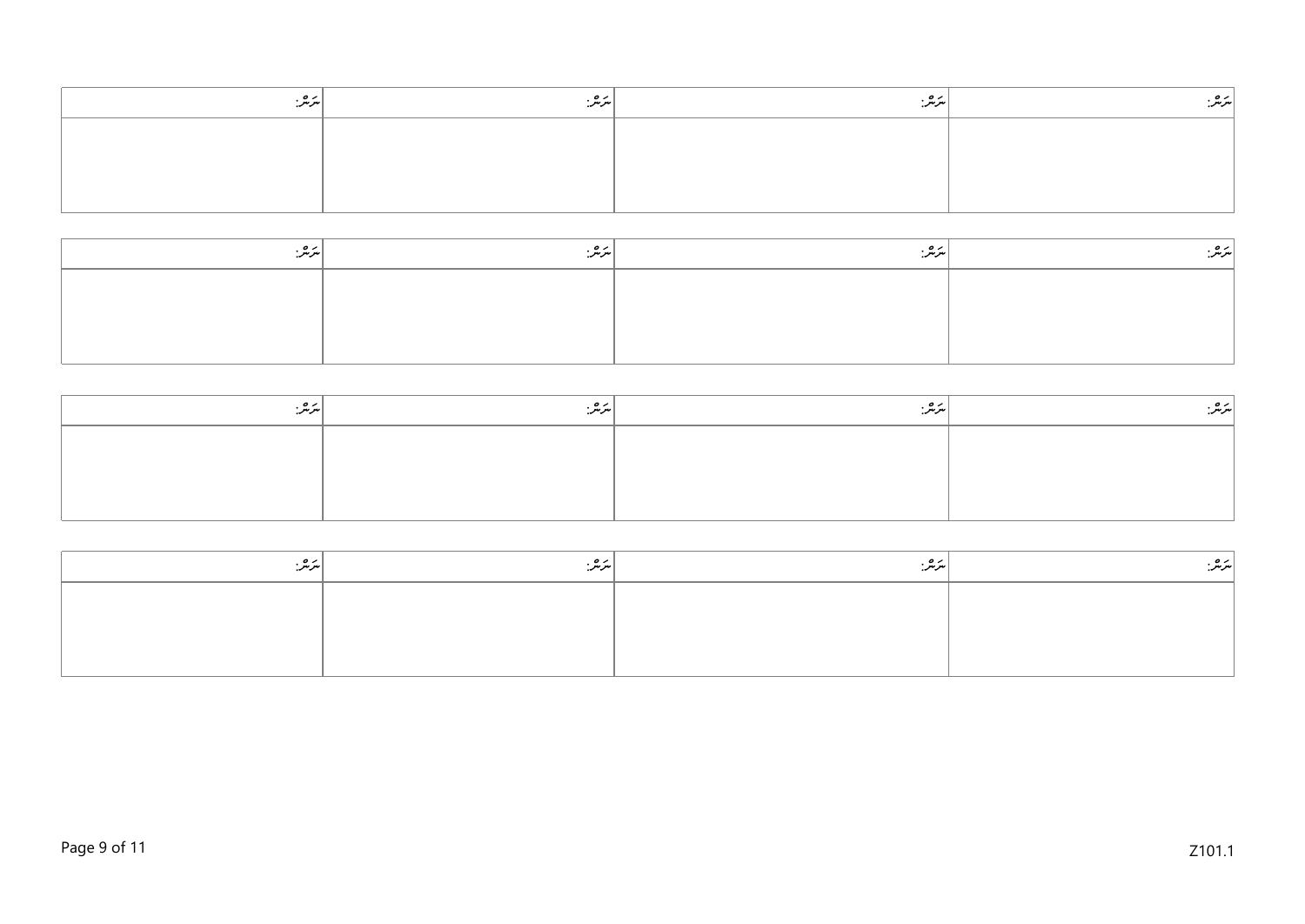| ير هو . | $\overline{\phantom{a}}$ | يرمر | اير هنه. |
|---------|--------------------------|------|----------|
|         |                          |      |          |
|         |                          |      |          |
|         |                          |      |          |

| ىبرىر. | $\sim$<br>ا سرسر . | يئرمثر | o . |
|--------|--------------------|--------|-----|
|        |                    |        |     |
|        |                    |        |     |
|        |                    |        |     |

| 'تترنثر: | . .<br>يسمونس. |  |
|----------|----------------|--|
|          |                |  |
|          |                |  |
|          |                |  |

|  | . ه |
|--|-----|
|  |     |
|  |     |
|  |     |